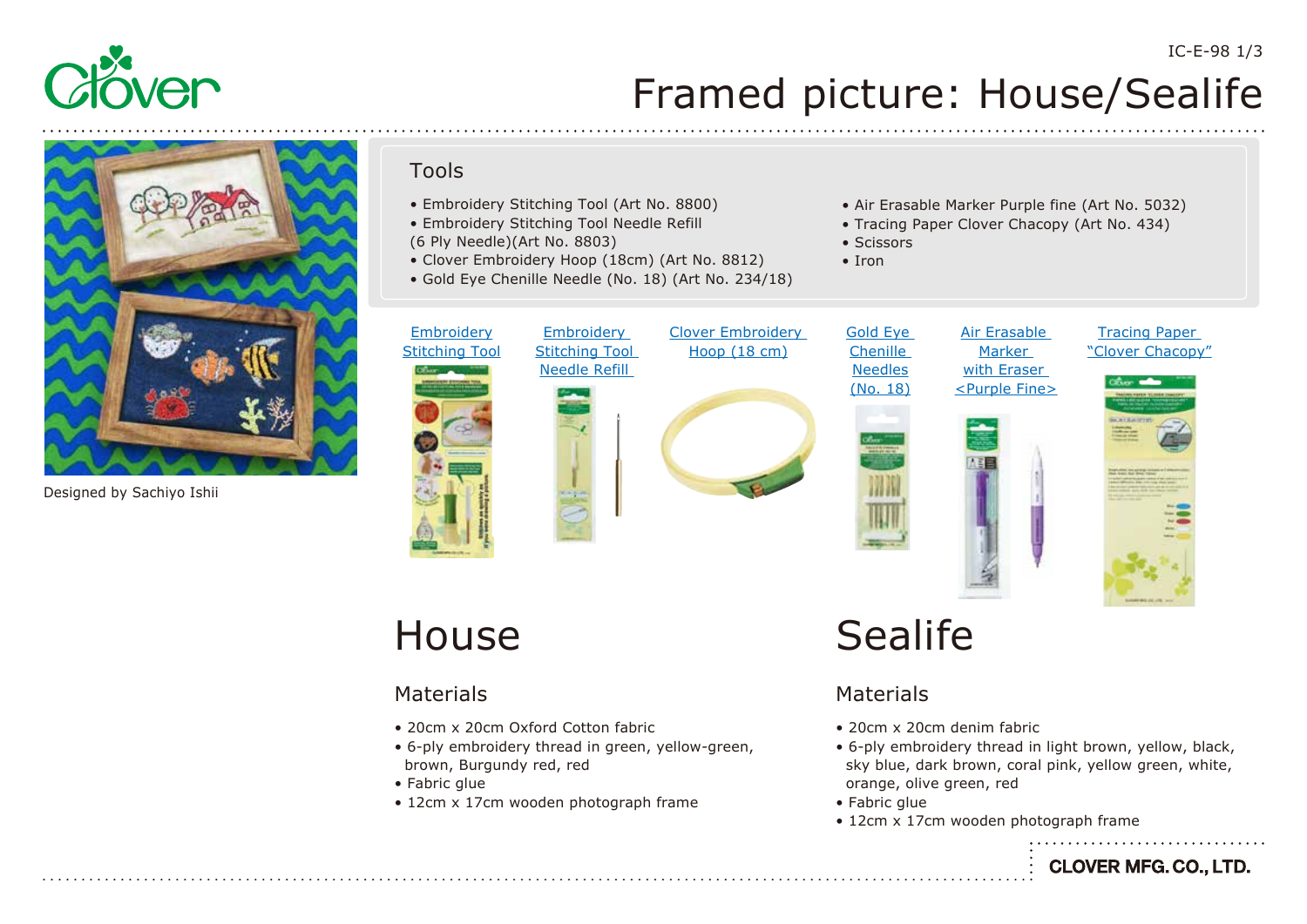

# Framed picture: House/Sealife

### **House**

- 1. Transfer the motif onto the fabric, using Clover Chacopy.
- 2. Place the fabric in hoop. For the best result, use Clover Embroidery Hoop which grips the fabric firmly.

*\* Please find the blog for Embroidery Stitching Tool on our website. <https://www.clover-mfg.com/blog/828>*

- 3. Start stitching, using the Embroidery Stitching tool. Adjust the needle length to position 1. Referring to photo for colours, work outlines of house and tree. Fill in roof.
- 4. Hand stitch dots in tree with chenille needle.
- 5. Lightly coat the loops on the wrong side of work with fabric glue. Allow it to dry.
- 6. Gently press with iron.
- 7. Trim the excess fabric, insert the work in a photo frame.